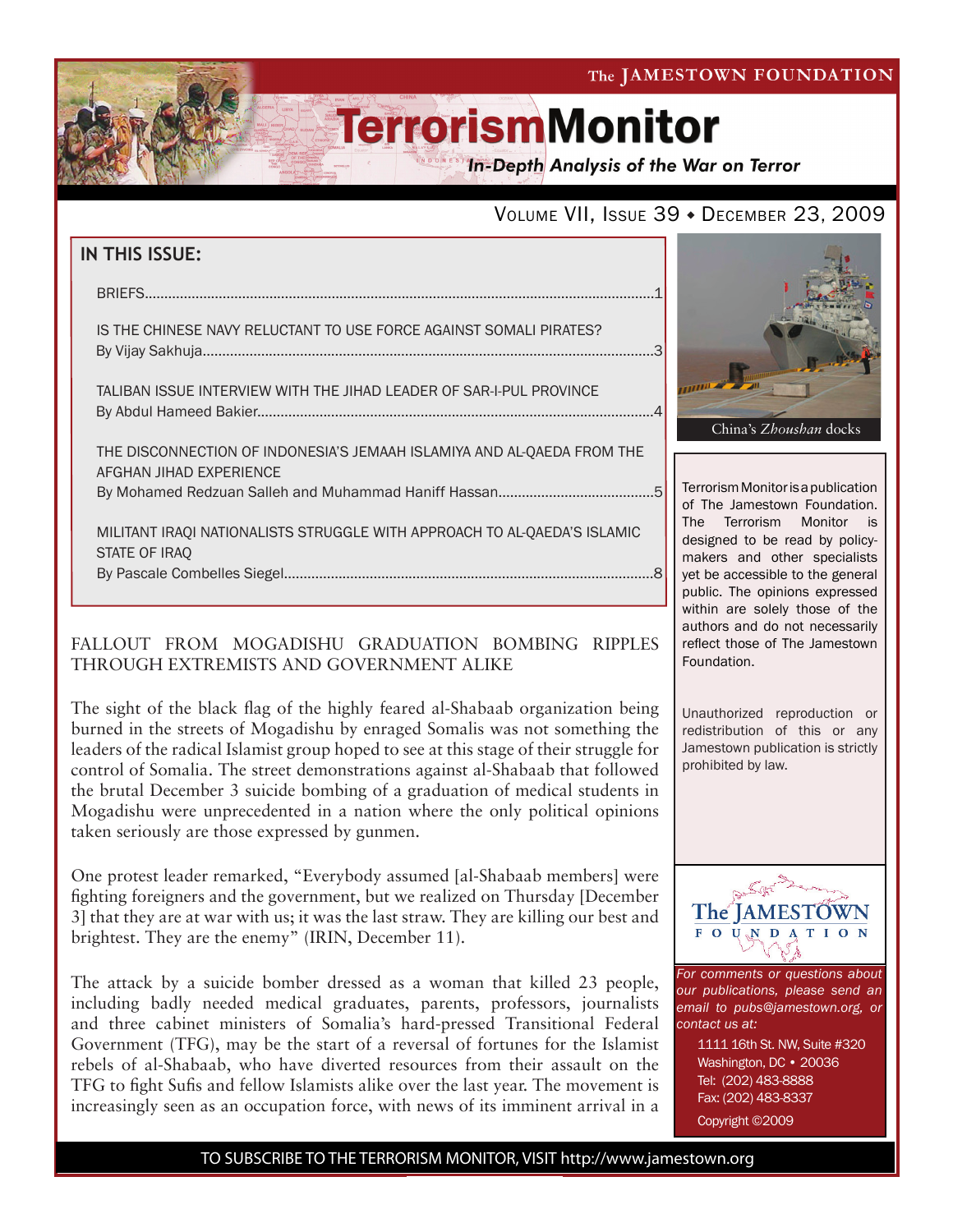## TerrorismMonitor Volume VII • Issue 39 • December 23, 2009

certain town or region inevitably preceded by a rush by civilians to leave the area first.

Soon after the bombing came the dismissal of the TFG's police commander, Abdi Hassan Awale, and the TFG military commander, Yusuf Hussein. Kenyan police have intensified their patrols of Nairobi's largely ethnic-Somali suburb of Eastleigh, with reports of over 80 arrests in two days (Reuters, December 6).

Though few in Somalia doubt al-Shabaab's responsibility for the attack, noting that al-Shabaab is the only Somali group using suicide bombers, the movement's spokesman, Shaykh Ali Mahmud Raage (a.k.a. Shaykh Ali Dheere), quickly blamed the government itself for the attack, which appears to have been designed to kill the three TFG cabinet ministers. "We have no relation to this attack – it is from the enemy… We know that some so-called government officials left the scene of the explosion just minutes before the attack. That is why it is clear that they were behind the killing… We do not target innocent people" (Raxanreeb.com, December 4; al-Jazeera, December 3).

Local investigations revealed that the suicide bomber was a 26-year-old Copenhagen native and Danish citizen of Somali descent named Abdurrahman. Formerly known for nightclubbing and playing football, Abdurrahman began to change his behavior several years ago, withdrawing from his friends and former activities before deciding to return to Somalia in June 2008 "to study Islam" (Somaliweyn Media Center, December 10). According to the TFG Speaker of Parliament, Shaykh Adan Muhammad Madobe, "It is unfortunate that a child whose parents escaped Somalia's conflict and raised him in Europe came home with extremist ideologies and blew himself and innocent people up" (Reuters, December 11). Abdurrahman left his pregnant wife behind in the Somali coastal town of Marka, an al-Shabaab stronghold (Mareeg Online, December 11; Somaliweyn Media Center, December 10).

There are also reports of a change of leadership within al-Shabaab, but these remain unconfirmed. Djibouti's Foreign Affairs minister, Mahmud Ali Yusuf, told an *al-Sharq al-Awsat* reporter on December 8 that Comoros Islands native and longtime al-Qaeda operative Fazul Abdullah Muhammad had taken over control of al-Shabaab from Shaykh Ahmad Abdi Godane (a.k.a. Abu Zubayr), who has been less visible than usual since he was seriously wounded in a suicide bomb-training incident in May (Garowe Online, December 8; Mareeg Online, December 8). Though Fazul Abdullah may have stepped up in the organization after the death of fellow

al-Qaeda operative Salah Ali Nabhan in a September U.S. missile strike, it seems unlikely that the leadership of al-Shabaab could be taken over by a non-Somali. The movement has not confirmed the report or made any announcement regarding a change in leadership.

### INDONESIAN SECURITY FORCES KILL WEST PAPUAN MILITANT LEADER GENERAL KELLY KWALIK

General Kelly Kwalik, a senior leader of the Free Papua Organization (Indonesian – Organisasi Papua Merdeka – OPM), was shot and killed in a raid by Indonesia security forces on December 16 in the southern coastal town of Timika (*Jakarta Post*, December 16). National Police Chief General Bambang Hendarso Danuri said the shooting of Kwalik was justified by the rebel leader's record of violence (*Jakarta Globe*, December 19).

Kwalik's December 21 funeral in Timika was accompanied by clashes between Indonesian police and up to 800 OPM supporters attending the services (AFP, December 21; Tempo Interaktif [Jakarta], December 21). The coffin was covered with the illegal red, white and blue "Morning Star" flag of the West Papuan independence movement. Displaying the flag can bring a sentence of 20 years to life under Indonesian law. The Catholic bishop of Timika, John Philip Saklil, called Kwalik "a great figure who fought for the best for the Papuan people," but added, "Violence will only generate more violence and murders will only lead to more murders" (AFP, December 21). The funeral followed several days of high tensions, marked by protests and warning shots fired by Indonesian security forces who kept the army on standby to intervene if rioting broke out.

Control of Western New Guinea was transferred from the Netherlands to Indonesia according to the terms of the 1962 New York Agreement, negotiated by the Netherlands, the United States and Indonesia without input from the natives of the area concerned. Several of the region's ethnic groups opposed the agreement and founded the OPM in 1965 to seek independence for western New Guinea (now administered as the Indonesian provinces of Papua and West Papua). In 1971 the OPM declared the existence of the "Republic of West Papua," but the declaration was soon followed by a major split in the movement. Support for the movement was revived in the 1990s by the activities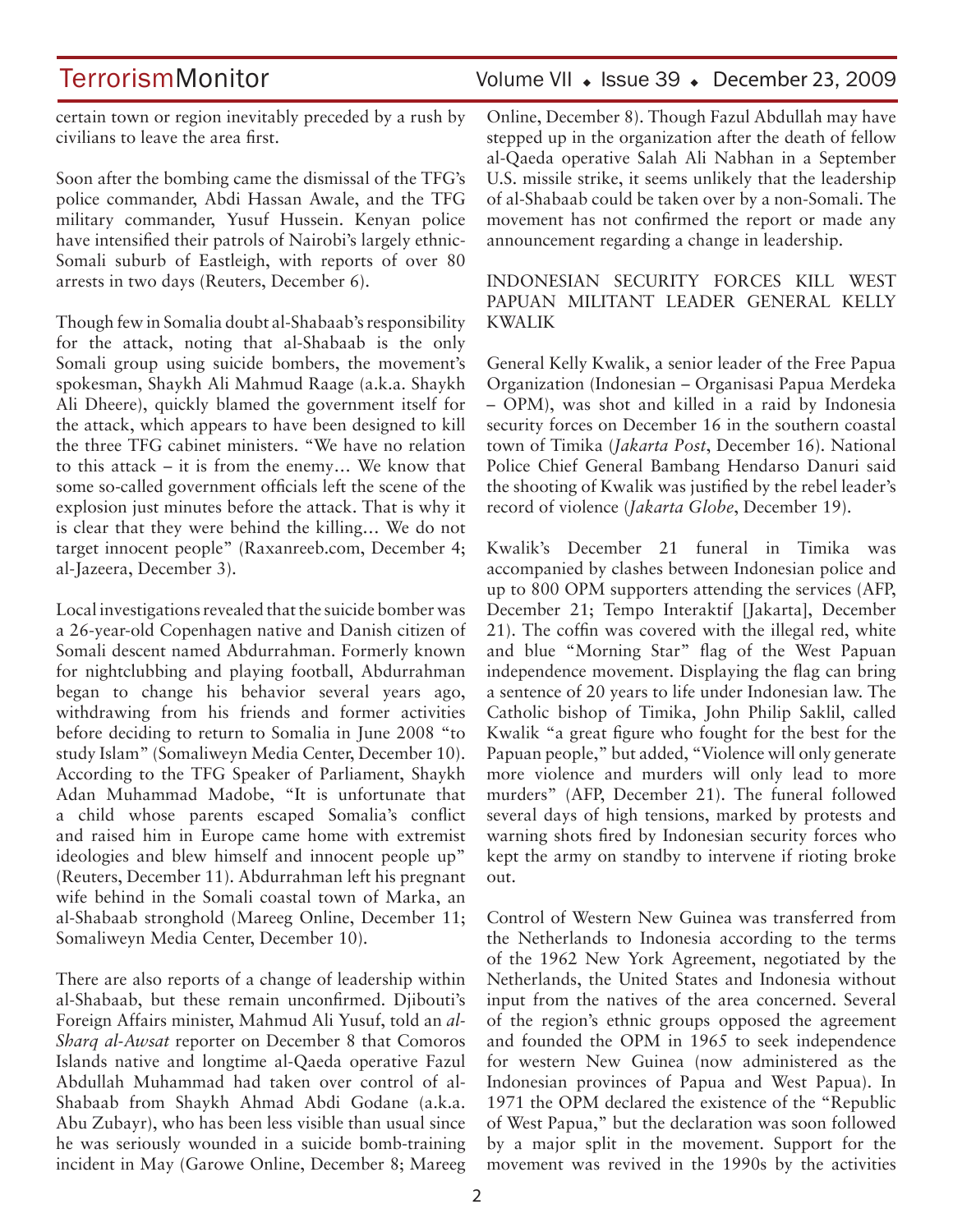of American gold-mining giant Freeport-McMoRan in the region and alleged human rights abuses by the Indonesian military. The OPM now operates through at least nine decentralized commands but remains poorly armed, using bows and arrows and arms and munitions left over from battles fought on the island in World War II.

Indonesian police, who claim the 60-year-old Kwalik was guilty of abductions, murders and terrorist attacks (including the murder of two American Freeport employees in 2002 and the killing of an Australian mine technician last July), verified the identity of the body through videos and photos after family members refused to submit DNA samples for testing (*Jakarta Post*, December 17; *Jakarta Globe*, December 19). Kwalik denied any role in the attacks, which others have suggested may have been part of a protection racket run by Indonesian security forces. The rebel commander described the attacks as a "pure conspiracy between the Indonesian police, the Army and Freeport" (*Jakarta Globe*, December 19).

## **Is the Chinese Navy Reluctant to Use Force Against Somali Pirates?**

*By Vijay Sakhuja* 

The Somali pirates have once again warned that they could kill the crew of the Chinese flagged merchant vessel *De Xin Hai* if a military action they could kill the crew of the Chinese flagged is launched to rescue them. Speaking from the ship by phone, a pirate cautioned, "We know [the Chinese] have arrayed their warships in Somalia waters to attack us… We are telling them not to gamble with the lives of the Chinese teenagers in our hands. Honestly, we will kill if we are attacked" (Shanghaidaily.com, December 1).

*De Xin Hai* is currently in the custody of pirates and anchored off the Somali coast. The vessel was hijacked in mid-October, 550 miles north-east of the Seychelles. The pirates have demanded \$3.5 million as ransom. The vessel is operated by Qingdao Ocean Shipping Co. and at the time of its hijacking the vessel was carrying 76,000 tons of coal from South Africa to India. Soon after the vessel's seizure, Ma Zhaoxu, the Chinese Foreign Ministry spokesman, announced that Beijing had begun "all-out efforts to rescue the hijacked ship and personnel," (*Guardian*, October 20), but the vessel continues to be in the custody of the pirates.

## TerrorismMonitor Volume VII • Issue 39 • December 23, 2009

In the past, several Chinese-flagged vessels have been attacked; Somali pirates attacked seven Chinese ships between January and November 2008 alone (*Xinhua*, January 7). In one instance, *Zhenhua* 4, owned by the Shanghai-based Zhenhua Port Machinery Co. successfully repelled a pirate attack assisted by a helicopter belonging to the multinational forces. The crew used deck fire hoses and improvised Molotov cocktails to ward off the pirates (Shanghaidaily.com, December 19, 2008). On their return to China, the crew was awarded US\$10,000 each by the company to acknowledge their heroic response.

Since January 2009, People's Liberation Army Navy (PLAN) ships have maintained a continuous presence in the Gulf of Aden, with each flotilla being deployed for three months (see *Terrorism Monitor*, April 24). The PLAN force operates independently of the multinational forces in the region. The fourth flotilla is composed of the missile frigates *Ma'anshan* and *Wenzhou* (which replaced the *Zhoushan* and *Xuzhou* in November) and *Qiandaohu*, a supply ship already deployed to the region (*Xinhua*, October 31). So far PLAN ships have escorted over 1100 vessels under different flags, including Taiwanese ships.

There are 30 warships from 18 countries currently engaged in multinational counter-piracy operations in the Gulf of Aden-Somalia coast-Indian Ocean region (www.eunavfor.eu, November 23). A number of these nations have pursued an aggressive policy in dealing with Somali pirates, including China's neighbor and continental rival, India. In November 2008, INS *Tabar*, an Indian warship deployed in the Gulf of Aden for counter-piracy operations, destroyed a pirate mothership after the latter ignored warnings and threatened to fire back at the warship. More recently, INS *Godavari*, an Indian guided missile ship, deployed a helicopter with marine commandoes to prevent the hijacking of a Norwegian ship (*Hindustan Times*, December 7; *Times of India*, December 8).

French and American ships have also dealt forcefully with hijackers posing a threat to the safety of their nationals. In one operation, French commandoes attacked the hijacked yacht S/Y *Tanit* and rescued four French hostages. Three pirates were arrested, but the skipper of the yacht was killed in the crossfire (*Independent*, April 11). Soon afterwards, U.S. snipers successfully killed three Somali pirates and rescued the master of the hijacked *Maersk Alabama* from a lifeboat in which he had been held for five days (Bloomberg.com,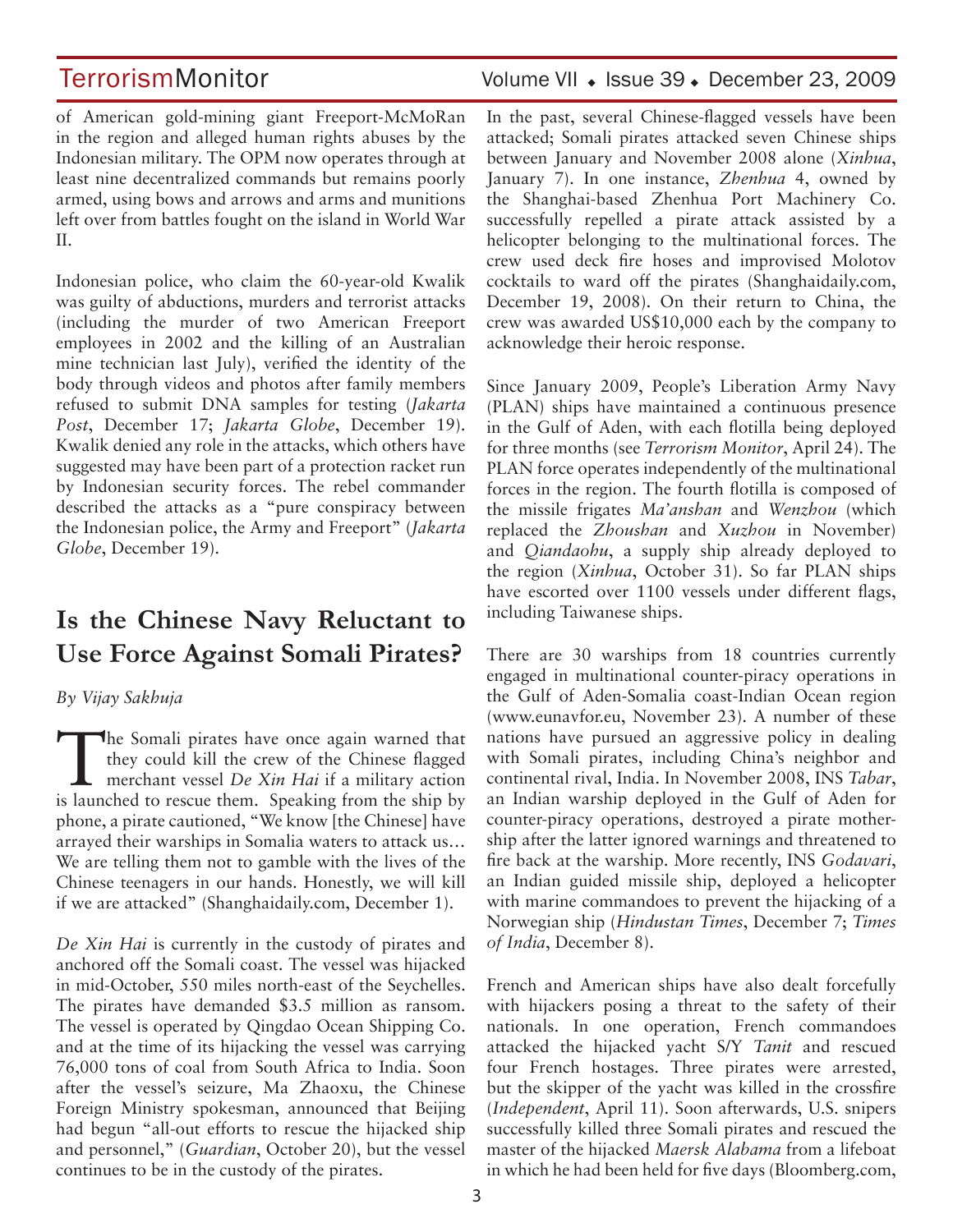April 13). In response, the pirates threatened retaliatory action and announced on the radio, "If they have started killing us, we have decided to take revenge and kill any American or French crew or passenger members of ships we capture fishing in our seas" (Shabelle Media Network, April 14).

The hijacking of *De Xin Hai* has presented Beijing with a dilemma. There have been calls by relatives of the hostages urging the government to rescue the crew, but Beijing does not appear to be keen on engaging in daring rescue operations as conducted by the French and U.S. navies (Peoples Daily Online, October 22). Instead, it prefers negotiations and payment of ransom for the release of hostage crew and ship, a common practice in dealing with the pirates of the Gulf of Aden.

There are at least four reasons that preclude use of force by Beijing:

> • China respects international law and does not wish to enter into foreign territorial waters without prior consent of the legitimate government in Somalia.

> • The current force level in the region is comprised of three vessels, including two missile frigates and a supply ship with helicopters. This force is woefully inadequate for a rescue mission in alien territory and is conspicuously deficient in intelligence, surveillance capability and combat air cover.

> • The PLAN does not have any combat experience, particularly in anti-piracy operations. If the operation is unsuccessful, it would reflect poorly on its combat capability and undermine its long distance sustained deployment.

> • Any anti-piracy combat operation could send discomforting signals to Southeast Asian countries, particularly those that have boundary disputes with China in the South China Sea. They are bound to view the Chinese decision to use force with concern, knowing full well that the hijacked vessel could be released by paying a negotiated ransom.

Notwithstanding these issues, China has reiterated its commitment to fight piracy off Somalia and called for greater cooperation among the multinational forces.

## TerrorismMonitor Volume VII • Issue 39 • December 23, 2009

This is also a sign of a "proactive" Chinese role in Indian Ocean security architecture.

*Dr. Vijay Sakhuja is Director (Research) Indian Council of World Affairs, New Delhi.*

## **Taliban Issue Interview with the Jihad Leader of Sar-i-Pul Province**

*By Abdul Hameed Bakier*

**EVERY MONTHS** very month, the so-called Islamic Emirate of Afghanistan releases al-SomodIslamice-magazine, a main Taliban propaganda publication. The Afghanistan releases *al-Somod* Islamic e-magazine, e-magazine contains religious, political and military articles on the Taliban's activities. Often, the e-magazine interviews one of the Taliban's jihad leaders. The fortysecond issue of *al-Somod* carried an interview with the Taliban military leader of Sar-i-Pul province in northern Afghanistan, a region now targeted for an expansion of the Taliban's militant activities (alsomod.org, October 2009). The Taliban publication also outlined new mujahideen tactics deemed useful in any future negotiations with Coalition forces.

Mullah Mohammad Nadir Haqjo bin Merza Raheem is the Taliban leader in Sar-i-Pul province, in north Afghanistan. Sar-i-Pul consists of six districts of over 16 thousand square kilometers with a population of slightly less than half a million people. The mountainous province is a center for drug cultivation and distribution. The largest ethnic groups are the Uzbeks, Pashtun and Shi'a Hazara, with smaller numbers of Tajiks and Arabs. Mullah Mohammad Raheem, 30 years old, was born in al-Malak village of Sayyad district in Sar-i-Pul. Raheem did not receive a normal school education; rather, he attended elementary school in a mosque and studied religion in different schools in Sar-i-Pul and Jowzjan provinces. When the United States invaded Afghanistan, Raheem was among the volunteers of the Sar-i-Pul mujahideen. He is currently the Taliban's general commander of Sar-i-Pul province.

Mullah Raheem described the inception of jihad in Sari-Pul four years ago as a miraculous event. At the outset, the mujahideen of Sar-i-Pul were only seven jihadis with one AK-47 each and 30 rounds of ammunition. The seven founding members had a hard time recruiting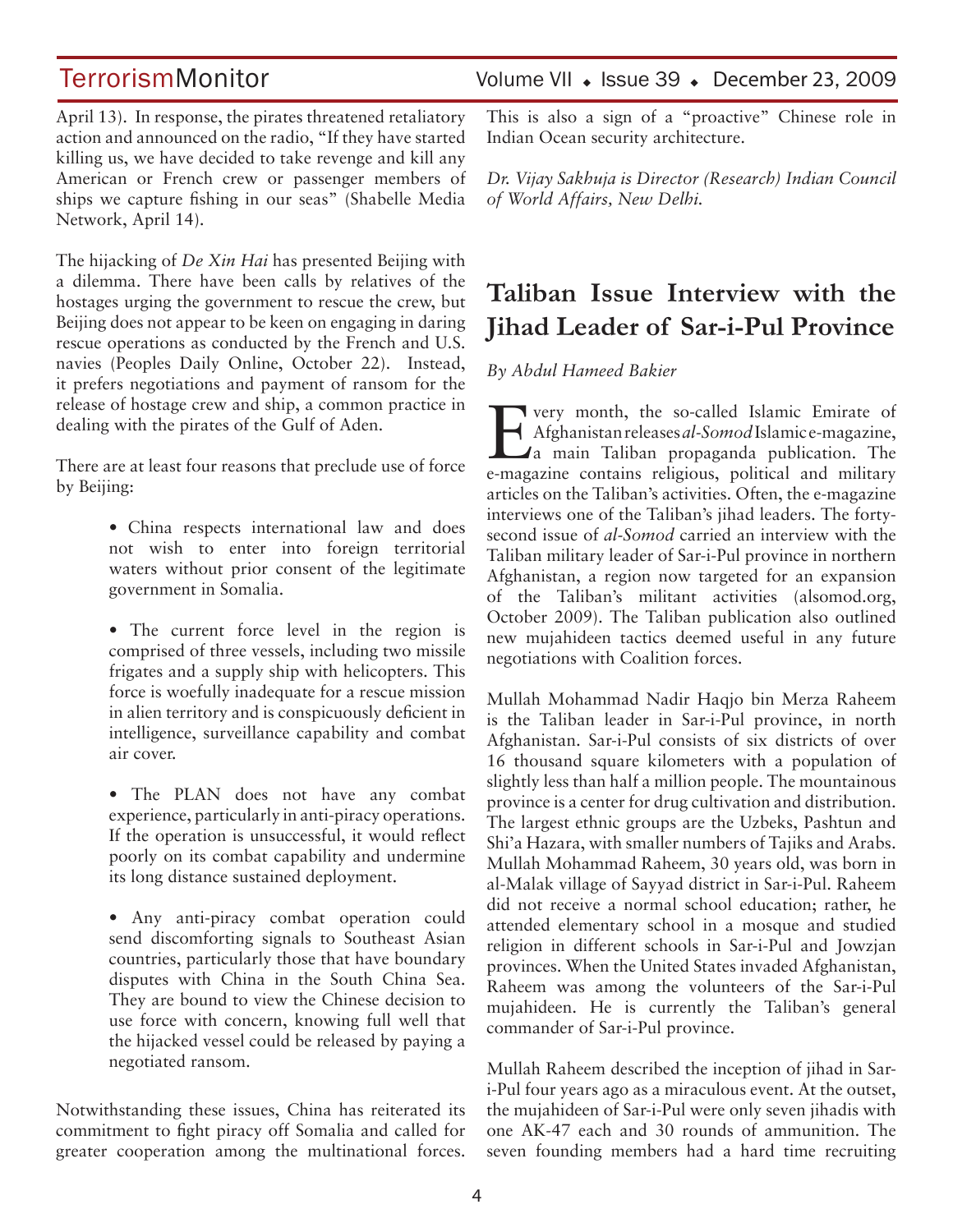more mujahideen into Sar-i-Pul because people were influenced by the enemy's propaganda. "People were afraid of extending any support for the mujahideen four years ago," says Raheem. The lack of public support meant the mujahideen had to constantly change their location in the province. A significant jihadi resistance in Sar-i-Pul started when Raheem's mujahideen lured the enemy into the mountains and managed to kill a few enemy troops and win their weapons and supplies. Since then, claims Raheem, many residents of Sar-i-Pul have joined the mujahideen and set up many formations currently fighting the enemy. The present jihadi situation is steadily progressing, says Raheem; the evidence is seen in the mujahideen presence in all districts.

According to the Mullah, the central district of Sar-i-Pul as well as the Sayyad, Sangcharak and Kohistanat districts are under the full control of the mujahideen. He alleges that the French, Italian and Danish forces are ineffective against the mujahideen of Sar-i-Pul. "They used to go out in convoys to carry out military operations against the mujahideen, but now they don't leave the city center."

The jihad activities mentioned by Raheem are smallscale operations, such as kidnapping and killing Afghans collaborating with government and Coalition forces, planting explosives in government and Coalition facilities and bombing vehicles. The conduct of these small operations does not confirm Mullah Raheem's claim of complete control of most of the province.

To counter Coalition propaganda and attract more jihadi recruits, the Sar-i-Pul mujahideen use mosques and other public places to preach the religious obligation of jihad and the justification for fighting the Afghan government.

Raheem claims to have coordinated military operations against the government with mujahideen in other provinces, including the rural areas of Darzab (Jowzjan Province) and Bilchiragh (Faryab Province). There is no mention in the Taliban's monthly military statistics of any attacks in Sar-i-Pul (alsomod.org, October-November, 2009), although Taliban sources claim the killing of two local officials in the Bilchiragh district of Faryab province (aljazeeratalk.net, November 18).

Raheem asserts that the Sar-i-Pul mujahideen are currently planning future terror attacks to liquidate enemy posts and district centers in Sar-i-Pul. The Mullah calls upon the Afghan people to support jihad

TerrorismMonitor Volume VII • Issue 39 • December 23, 2009

like they did against the Soviets, adding that the latest events indicate that the full liberation of Afghanistan will come soon.

Alleging Taliban control of over 80% of Afghanistan and anticipating victory soon, al-Somod magazine suggests the mujahideen's future attacks should concentrate on taking prisoners of war. In any future negotiations with the United States, the Taliban believes Coalition POWs would not only further its position and pressure the United States to release Afghani and Muslim prisoners in U.S. jails, but would also force the United States to make concessions to Taliban demands. These demands include war compensation, the trial of U.S. and British political and military officials for war crimes and the reversal of all U.N. resolutions against the Islamic Emirate. In the field, kidnapping Coalition personal would divert enemy resources from fighting the Taliban to the protection of its facilities and personnel. The Taliban is also aware of the undercover intelligence agents of the Coalition countries. These should be targeted and taken as POWs as well, insists *al-Somod*.

Many jihad forums carried links to *al-Somod* and some forum participants hailed this latest issue in particular because of the Taliban's claim of imminent victory.

*Abdul Hameed Bakier is an intelligence expert on counter-terrorism, crisis management and terroristhostage negotiations. He is based in Jordan.* 

## **The Disconnection of Indonesia's Jemaah Islamiya and al-Qaeda from the Afghan Jihad Experience**

*By Mohamed Redzuan Salleh and Muhammad Haniff Hassan*

In legitimizing their acts of terror, al-Qaeda and<br>Indonesia's Jemaah Islamiah (JI) frequently draw<br>inspiration from the anti-Soviet Afghan jihad Indonesia's Jemaah Islamiah (JI) frequently draw **L**inspiration from the anti-Soviet Afghan jihad experience of the 1980s. To what extent, however, does the Afghan event justify their violent operations?

On July 17, 2009 the twin Jakarta bombings of the Marriott and Ritz-Carlton hotels served as a grim reminder to the world that the threat of terrorism is still unceasing. After a four-year hiatus of major jihad operations in Indonesia, the perpetrators of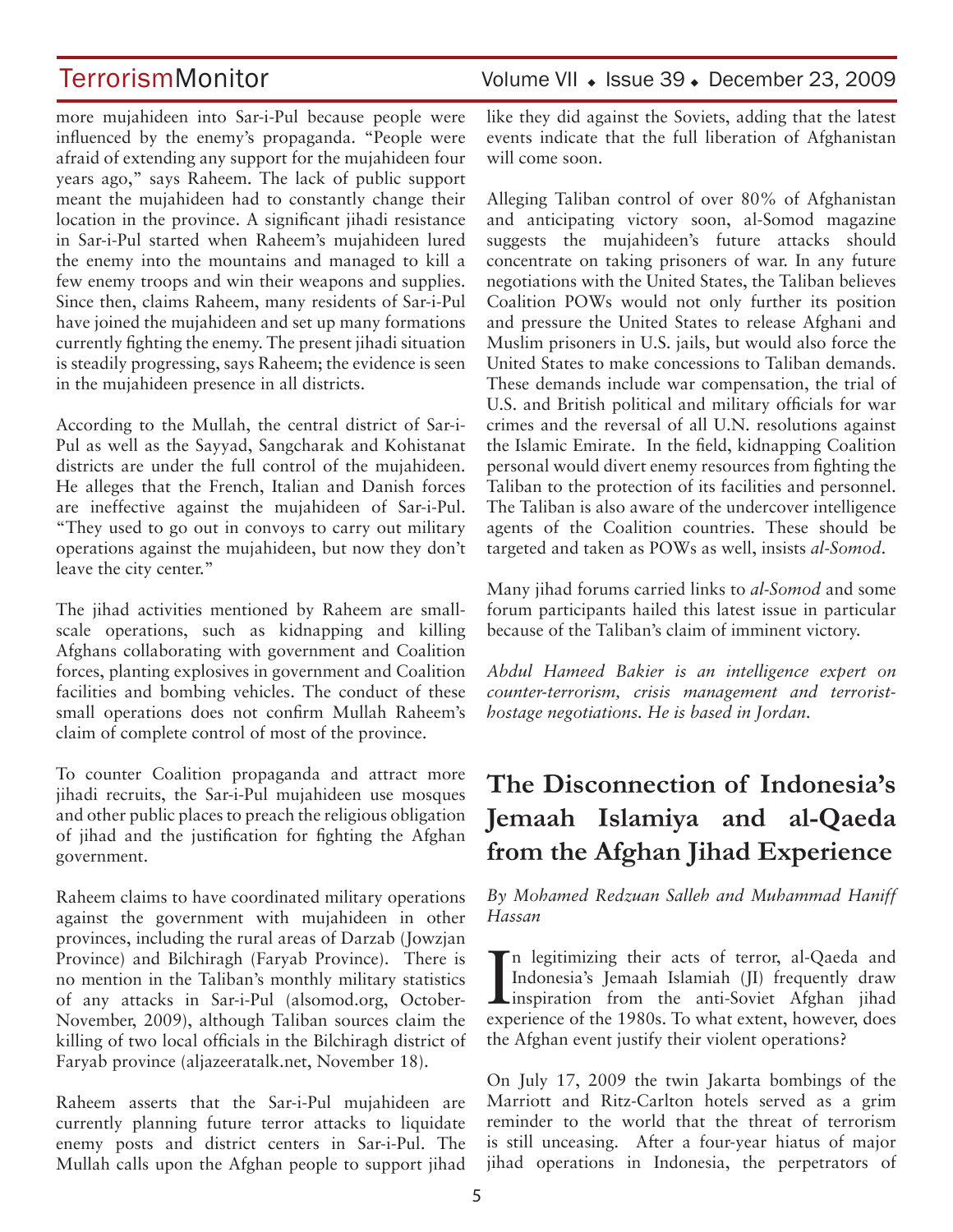the bombings have succeeded in sending a message that terrorism is still "in business." These incidents underscored the continuous importance of combating the extremist ideology that underlies these violent acts.

Investigators have established that the bomb signatures bore a striking resemblance to those of previous JI operations. However, there was a July 26 online claim of responsibility for the Jakarta bombings that was allegedly circulated on the internet by Noordin Muhammad Top, believed to be the mastermind of the Bali bombings and leader of a JI breakaway group, Tandzim al-Qaeda Indonesia, which read: "It is retribution for all the acts by the United States and its lackeys against Muslims and Muslim holy warriors.[1] Top was eventually killed on September 17 in a police raid in Central Java (*New Straits Times*, September 19). Whether JI, al-Qaeda or its affiliates are eventually proven to be the perpetrator of these incidents, their ideology has justified similar attacks in the past.

### Justifying Extremism

The proponents of violent jihad rely heavily on the anti-Soviet jihad of the 1980s for justification of their violence. Potential recruits are riveted to stories of past victories and miraculous incidents on the battlefield. A pro-jihadist website, azzam.com, used stories of martyrs who died during the Afghan jihad period to inspire Muslims to support jihadist groups in various places. [2]

This "jihad curriculum" is central to the movement's narrative, and omnipresent on the jihadists' websites and forums. Osama bin Laden himself described the late Shaykh Abdullah Azzam (1941-1989), the spiritual leader of the Arab Afghan mujahidin and the symbol of the Afghan jihad, in a 1999 interview with al-Jazeera: "Shaykh Abdullah Azzam was not an individual, but an entire nation by himself. Muslim women have proven themselves incapable of giving birth to a man like him after he was killed." [3]

The use of Azzam's name for the above-mentioned website is a testimony to the use of Afghan jihad as a source of inspiration and legitimacy for extremist activities. For the same reasons, Abdullah Azzam's name was used for various jihadi fighting units, such as the one that claimed responsibility for the attack on the Egyptian resort of Sharm al-Shaykh in July 2005. This latter use of the Shaykh's name invited condemnation

## TerrorismMonitor Volume VII + Issue 39 + December 23, 2009

from his immediate family members (Reuters, September 13; *Daily Times* [Lahore], June 11).

Within the Indonesian Jemaah Islamiyah, "the Afghan generation continues to enjoy high prestige and influence" among the membership. [5] The reason is obvious; the jihadists perceive and use the past as their source of inspiration and religious and military legitimacy. This begs the critical question: Does their reverence and constant reference to the alumni of the anti-Soviet jihad legitimize their violent actions?

### The Real Picture

If the past were to be studied carefully, one would find that these extremists have deviated from the experience of the Afghan jihad. In more ways than one, the Afghan experience, like much of the jihadist worldview, has been largely manipulated. Today's repertoire of bombing attacks and indiscriminate violence by jihadist groups has no precedence in the Afghan jihad. Using this jihad to justify indiscriminate killing demonstrates the degree to which the extremists are willing to manipulate events to justify their extreme violence.

During the Afghan jihad, there was no targeting of Soviet or Afghan communist interests in Pakistan or any other part of the world beyond the Afghan borders. Attacks were confined to targets within the conflict zone and the mujahideen never intentionally targeted civilians. [6] During that particular period, the use of indiscriminate violence was well-known elsewhere. Hijackings, kidnappings, and other terrorist tactics were common to groups such as the IRA and PLO. But terrorism was virtually unheard of during the Afghan jihad. The mujahideen also rejected suicide bombings. All this shows that the non-utilization of terrorist tactics was intentional. It was Osama bin Laden, someone with virtually no ideological influence during the anti-Soviet jihad, who issued his so-called fatwa in 1998, which justified attacking enemies wherever they could be found, in stark contrast to the focused mission of the Afghan jihad.

The Testimony of the Afghan Jihadis

While one "Afghan Arab" (who was not heavily involved militarily) espouses extreme global violence, other veterans reject any connection between today's terrorism and the anti-Soviet struggle. A growing literature of the Afghan jihad written by Afghan Arabs such as Algerian Abdullah Anas (a.k.a. Boudjema Bounoua),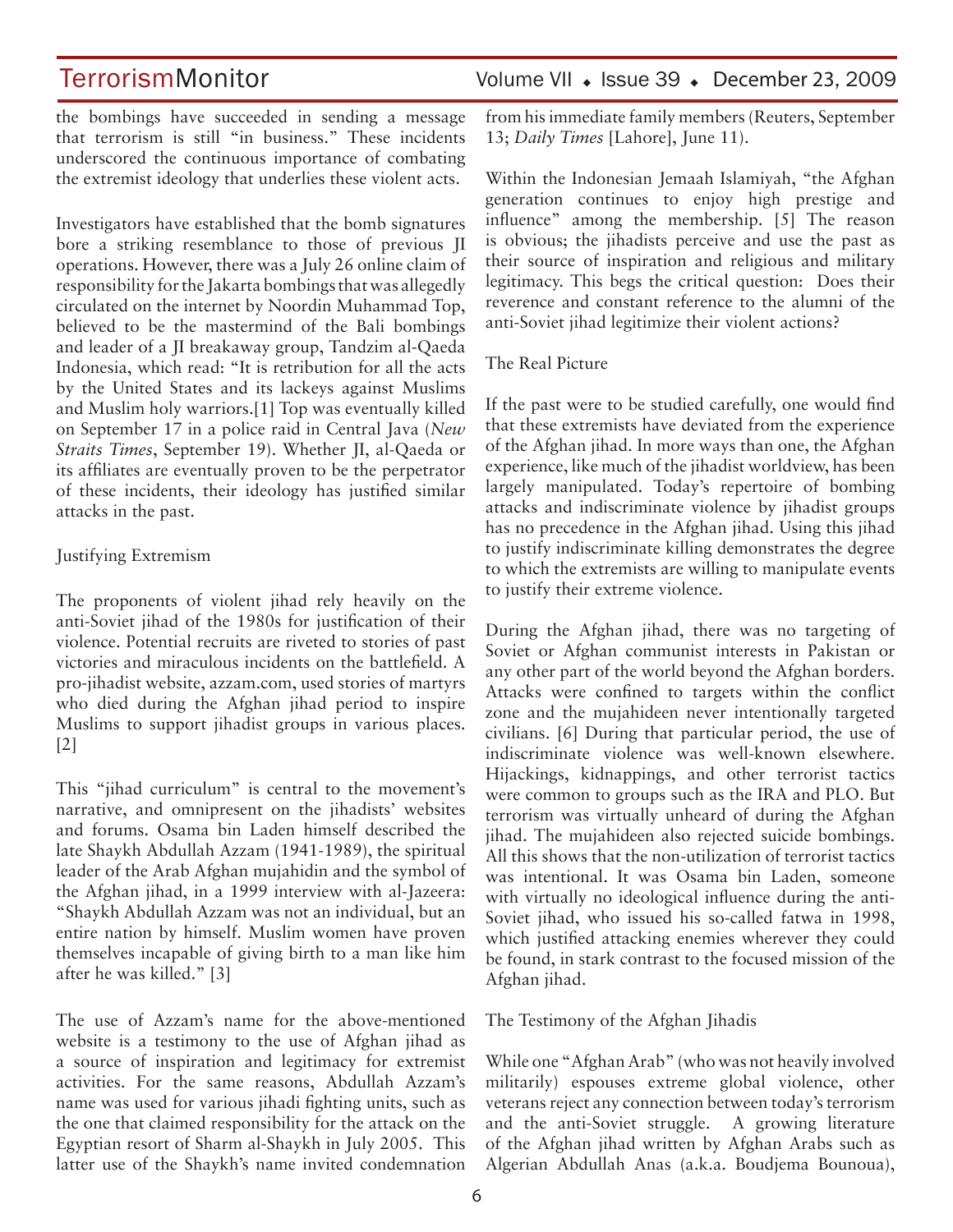rejects bin Laden's declarations. In 2002, Anas wrote *The Birth of the Afghan Arabs*, in which he stressed that the Afghan jihad in the 1980s did not introduce the culture of kidnapping civilians and killing them. [7] The mujahideen were also not enjoined to overthrow their governments upon return to their homelands. Moreover, the Russian and Afghanistan embassies abroad were left unharmed by the Afghan mujahideen. [8] Abdullah Anas is now reported to be acting as a mediator in indirect backchannel talks between the Taliban and the United States, undertaken through intermediaries in Saudi and Pakistani intelligence (PK Mirror, December 4).

Anas further mentioned that Abdullah Azzam (his fatherin-law) respected the lives of foreigners in Afghanistan. There was one night during which he was with Azzam in a vehicle when they picked up three female Westerners who were waiting for a taxi to get home at a very late hour. When asked the reason why he gave them a lift, Azzam said that they were exposed to harm as the village they were passing by was well-known for banditry. [9]

Another Afghan veteran who has openly condemned al-Qaeda is Libyan Nu'man bin Uthman, better known in the Western media as Noman Benotman (see *Spotlight on Terror*, March 21, 2005). Bin Uthman attended a conference of jihadists from across the Arab world in 1996 where Osama bin Laden and Dr. Ayman al-Zawahiri were galvanizing support to spread their ideological virus. In that conference, Bin Uthman argued that attacking the United States would lead them nowhere (*The Australian*, June 28, 2008). In a November 2007 open letter to al-Zawahiri, he argued that citizens of Western countries were not to be blamed and killed. [10] Bin Uthman called instead for "a cessation of military activities in the West, in order to withdraw the terrorist card used by some extremist and malicious Western countries against Islam and Muslims. This will neutralize public opinion in those countries whose people believe, whether we like it or not, in freedom, democracy and the respect of human rights." [11]

During the last decade, Muslim individuals and Islamic groups have begun one by one to denounce the violence advocated by al-Qaeda and its affiliates. Major jihadist groups such as the two largest in Egypt – Gama'a al-Islamiya and Egyptian Islamic Jihad - have disengaged from violence and distanced themselves from the militant extremists. Gama'a al-Islamiya announced their "Non-Violence Initiative" in 1997, while Egyptian Islamic Jihad announced their jihad revisions in 2007 via their

## TerrorismMonitor Volume VII • Issue 39 • December 23, 2009

key ideologue, Sayyid Imam Abdulaziz al-Sharif, also known in jihadist circles as Dr. Fadl (see *Terrorism Monitor*, December 10, 2007; *Terrorism Focus*, January 8, 2008; *Terrorism Focus*, April 30, 2008). Prominent Islamists who were once seen as hardliners have also condemned Bin Laden publicly, such as Salman al-Oadah, the Saudi cleric who was once imprisoned for supporting violent jihad. [12] As seen above, Afghan veterans are also prominent in condemning al-Qaeda's ideology and tactics.

### Conclusion

The remaining question then is why, in the face of resistance, Afghanistan's anti-Soviet jihad is being used as validation for extremism? Al-Qaeda and its fellow travelers are desperate to be seen as the voice of a pure and resurgent faith. They need to be associated with ideas and events that are unquestionably seen as good, which is how the 1980s struggle in Afghanistan is viewed in the Islamic world. The flaw in the argument of the jihadists is that their actions do not have roots in the anti-Soviet jihad. By confronting the jihadist community with these facts, it may be able to slow, if not stop, the spread of this extreme ideological virus. The larger Islamic community must be shown the true nature of the jihadist claims in countering their narrative.

The above serves to demonstrate that, in terms of terror tactics, there is an apparent disconnection, be it ideological or strategic, between the ideology of al-Qaeda and the first generation of foreign Muslim fighters in Afghanistan – commonly described as the "Afghan Arabs." The critical battle now is in exploiting this weakness.

*Mohamed Redzuan Salleh is a Research Analyst and Muhammad Haniff Hassan is Associate Research Fellow at the S. Rajaratnam School of International Studies (RSIS), Nanyang Technological University, Singapore.*

### Notes:

1. See press release in Arabic and Bahasa Indonesian by Tandzim Al-Qaeda Indonesia at http://mediaislambushro.blogspot.com/.

2. The website was shut down after the 9/11 attacks but can still be viewed athttp://web.archive.org/ web/20001204063800/http://www.azzam.com/.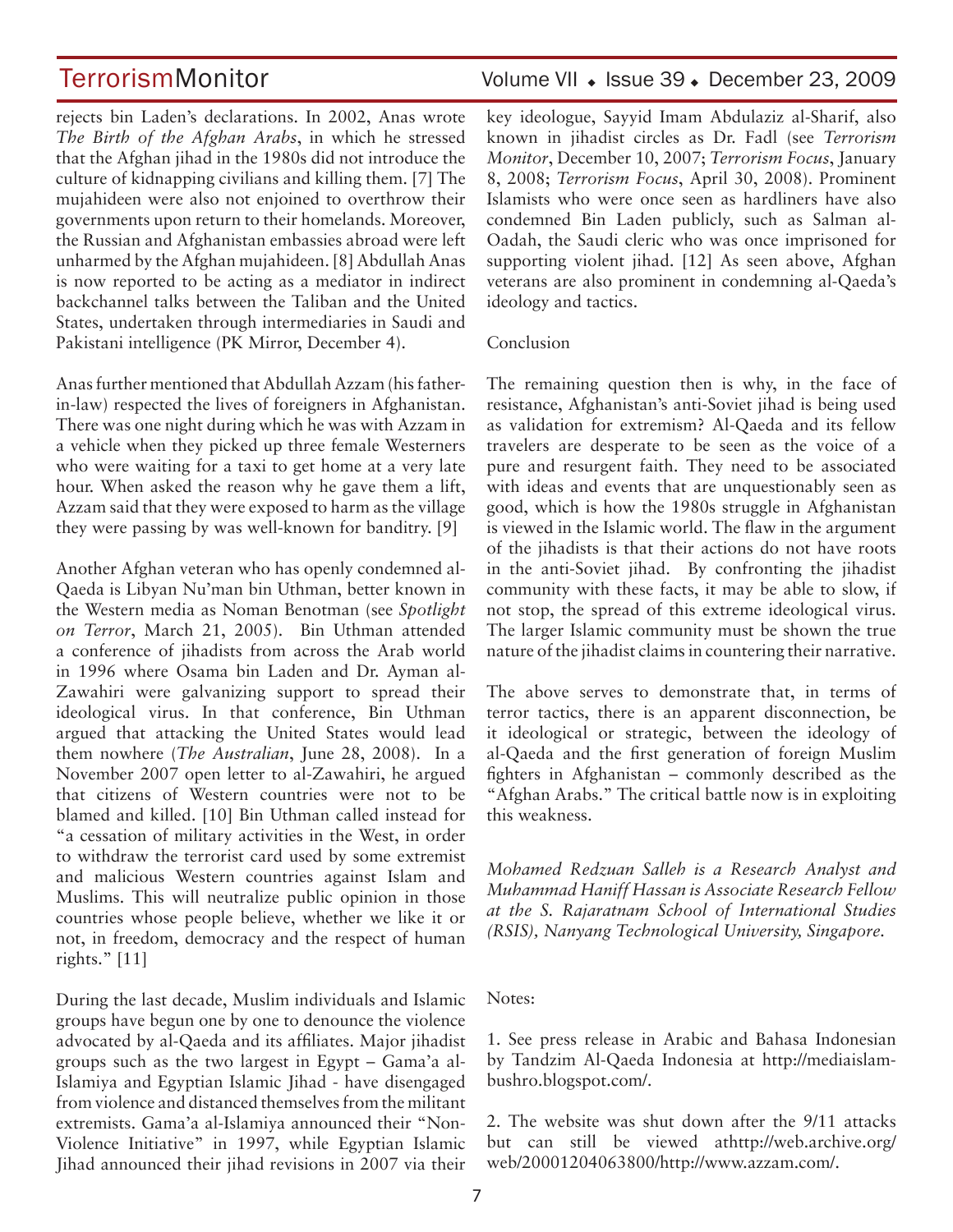3. Interview with Osama bin Laden by Salah Najm, aired by al-Jazeera on June 10, 1999. The transcript in English is available at http://web.archive.org/ web/20021113111503/http://www.terrorism.com/ terrorism/BinLadinTranscript.shtml.

4. Interview with Huzaifah, son of Abdullah Azzam by al-Arabiyah, July 26, 2005, http://www.alarabiya.net/ programs/2005/07/28/15351.html.

5. " 'Deradicalisation' and Indonesian Prisons," International Crisis Group, Asia Report, No. 142, November 19, 2007, p. 14.

6. Interview with Abdullah Anas by al-Arabiyah, January 2,. 2006, available at http://www.alarabiya. net/programs/2006/01/02/19984.html.

7. Interview with Abdullah Anas by al-Arabiyah, December 27,.2005, available at http://www.alarabiya. net/articles/2005/12/27/19861.html.

8. Interview with Abdullah Anas by Al-Arabiyah, January 2, 2006, available at http://www.alarabiya. net/programs/2006/01/02/19984.html.

9. Ibid

10. See http://counterideology.multiply.com/journal/ item/105/Just\_sharing\_-\_Noman\_Benotman\_Advice\_ to\_Dr.\_Ayman\_Zawahiri\_Nov\_2007.

11. Ibid

12. Salman Al-Oadah is a Saudi cleric who has a website, islamtoday.com, under his general supervision. His letter to Bin Laden can be found here: http://www.islamtoday. com/showme2.cfm?cat\_id=29&sub\_cat\_id=1521

## **Militant Iraqi Nationalists Struggle with Approach to al-Qaeda's Islamic State of Iraq**

*By Pascale Combelles Siegel* 

The string of deadly bombings against government<br>buildings and Shiite landmarks in Baghdad that<br>began last August provides a startling reminder buildings and Shiite landmarks in Baghdad that

TerrorismMonitor Volume VII • Issue 39 • December 23, 2009

that the Qaeda-associated Islamic State of Iraq (ISI) remains a clear danger to Iraq's long-term stability. The three sets of multiple attacks that took place on August 19, October 25, and December 8—the three deadliest attacks since 2007—killed at least 362 people and wounded over 1,233. [1] In an otherwise continuously improving security situation, the ISI claimed responsibility for the spectacular, headline-grabbing attacks in an effort to embarrass the Iraqi government, intensify Sunni disgruntlement with the current political establishment and rally former nationalist insurgents behind its banner.

The ISI Claims a New Strategy

Despite the attacks' high death tolls, the ISI proudly took ownership of the operations. The ISI argued that the attacks were designed to "crush the strongholds of infidelity and the forts of polytheism of the apostate Safavid [i.e. Iranian-influenced] government" (alfalojah,net, August 24). In each claim of responsibility, it identified its targets as government buildings and institutions:

- August 19 bombings the Ministry of Foreign Affairs, Ministry of Finance, Ministry of Defense, Offices of the Baghdad Governorate
- October 25 bombings Ministry of Justice and Baghdad Provincial Council
- December 8 bombings the new Treasury building, Criminal Courts Compound, Ministry of Justice, and Ministry of Labor

The ISI argued that the ministries are legitimate targets for three reasons. First, Iraq's current governmental institutions were established by the United States according to a non-Islamic political model; these institutions are therefore those of the "infidels" (those who do not accept the Prophet's message) and should not be used to govern Muslims. Second, these institutions are currently run by Shiite political parties, which the ISI considers to be apostate, akin to Muslims who have renounced Islam because they do not practice what the ISI considers to be the only "true" Islam. Finally, these governmental institutions are run by political parties allied with Iran, a country which the ISI accuses of seeking to dominate and subjugate Iraq like the Persian Safavid dynasty did in the 16th century.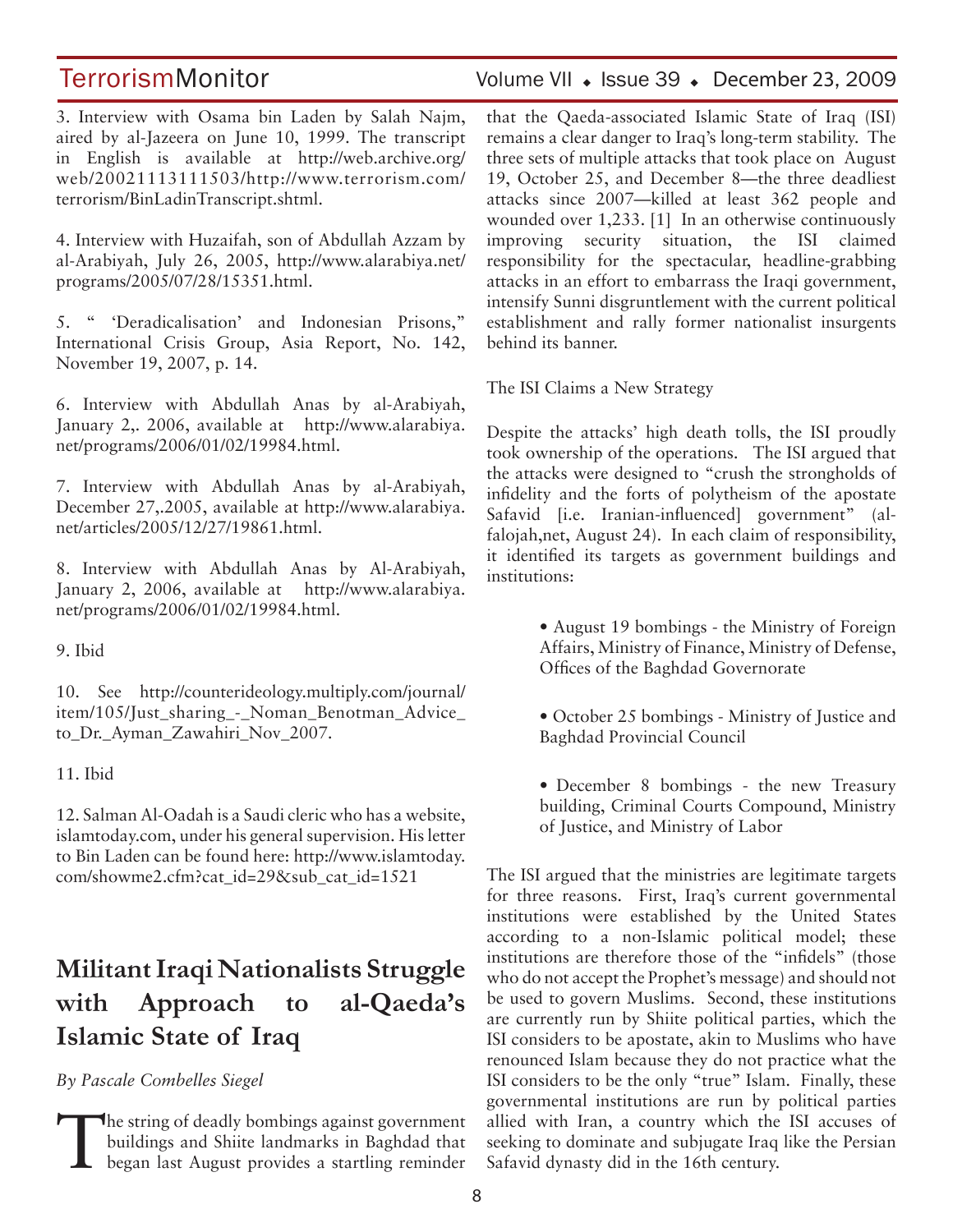For the ISI, the symbolic value of the targets far outweighs any other consideration, in particular whether the toll was justified. In claiming responsibility for the August 19 bombing, the ISI argued that it targets "the pillars of this malignant and slaughtered state and those who help it, support it, and establish its pillars" (al-faloja.net, August 24). Hence, in the ISI's world, all workers who need to make a living by working for governmental institutions are legitimate targets because their daily work enables the government to function. This is a position that sets the ISI apart from most other insurgent groups who hold a much more nuanced position on targeting ordinary governmental workers or security force personnel. Groups such as the Islamic Army in Iraq (IAI), the 1920 Revolution Brigades, and the Islamic Front for the Iraqi Resistance (al-Jabha al-Islamiya lil Moqawama al-Iraqiya – JAMI) have long publicized their opposition to the targeting of either governmental workers and/or Iraqi civilians on humanitarian grounds. The only "collateral damage" the ISI regretfully acknowledged were those Sunni passers-by who might have been killed or injured due to "their presence at those locations" (al-faloja.net, August 24).

For the ISI, only Sunni Muslims are worthy of concern, because they are the only Muslims who practice religion "correctly." While the ISI offers religious solace to those victims, it also suggests advice to Sunnis so as to minimize future unwanted tolls: "We ask them in Allah to avoid passing by and being present in these locations as much as they can." However, the ISI warns that mass casualties are nonetheless acceptable because the ends justifies the means. "We will not halt the duty of jihad against the polytheists and defense against the infidels because of those who fall as martyrs, as our scholars determined" (al-faloja.net, August 24).

Interestingly, the ISI does not feel a pressing urge to justify its targeting. The ISI only talked about the civilian victims in its first claim of responsibility for the August 19 attacks. It did not even broach the subject when it took responsibility for the attacks of October 25 and December 8, indicating that the movement feels it has satisfactorily answered its detractors.

Nationalist Insurgents Adopt a "Neither-Nor" Approach

The ISI's renewed focus on fighting the Iraqi government is putting nationalist insurgents in a difficult position. In 2007-2008, nationalist insurgents have massively deserted the anti-U.S., anti-government battlefield and

## TerrorismMonitor Volume VII • Issue 39 • December 23, 2009

have fought against the ISI because of its misguided strategy (provoking a Sunni vs. Shi'a civil war) and tactical excesses (anti-civilian tactics). The ISI's focus on targeting the Iraqi government fits the nationalist insurgents' stated objective of taking down the post-2003 political process, although its callous disregard for human life goes far beyond tactics the nationalist insurgents deem appropriate and legitimate. Consequently, as much as they have deplored the loss of lives, nationalist insurgents have nonetheless reserved much of their scorn for the Iraqi government and have avoided criticizing the ISI.

The Sunni insurgent groups were quick to deplore the attacks and the loss of human life, but they did so in a generic manner, avoiding blaming the ISI directly for the attacks. For example, JAMI condemned the bombings and called "the death of such a number… a humanitarian and social disaster" (jami.org, December 9). The IAI denounced "these criminal incidents and affirmed its refusal of such acts" (iaisite.org, November 21). After the October 25 twin bombings, the Political Council for the Iraqi Resistance (PCIR) wrote, "the Council condemns these blind explosions that occurred today in the al-Salihiyah area of Baghdad, and which did not differentiate between the child and the adult, or between the man and the woman" (pciraq.org, October 25).

However, the Sunni insurgents painstakingly avoided blaming the ISI for the carnage. Regardless of the fact that the attack bore the hallmark of the ISI and despite the fact that the ISI claimed responsibility for the attacks, the IAI, JAMI and the PCIR all failed to mention the ISI in their statements. Moreover, they repeatedly exonerated the "resistance," arguing that the "mujahideen" could not have carried out such bloody attacks because they act on behalf of and in the interests of the Iraqi people. As JAMI put it after the 19 August bombings, "There is no sane person who thinks that the Iraqi resistance could carry out such an act." (jami.org, August 19). The IAI went further, chiding the Iraqi government for accusing the "Ba'athists" and "takfiris" of conducting the attacks, questioning whether the groups even existed, let alone played any kind of role in Iraq's politics. The IAI argued that "the Ba'ath [has] no more existence" and charged that the government was using the term "takfiri" to describe Sunnis in general (iaisite.org, October 27). After the December 9 bombings, the IAI again proclaimed the mujahideen's innocence: "They will not have an opportunity to blame their crimes on the groups of the mujahideen because no